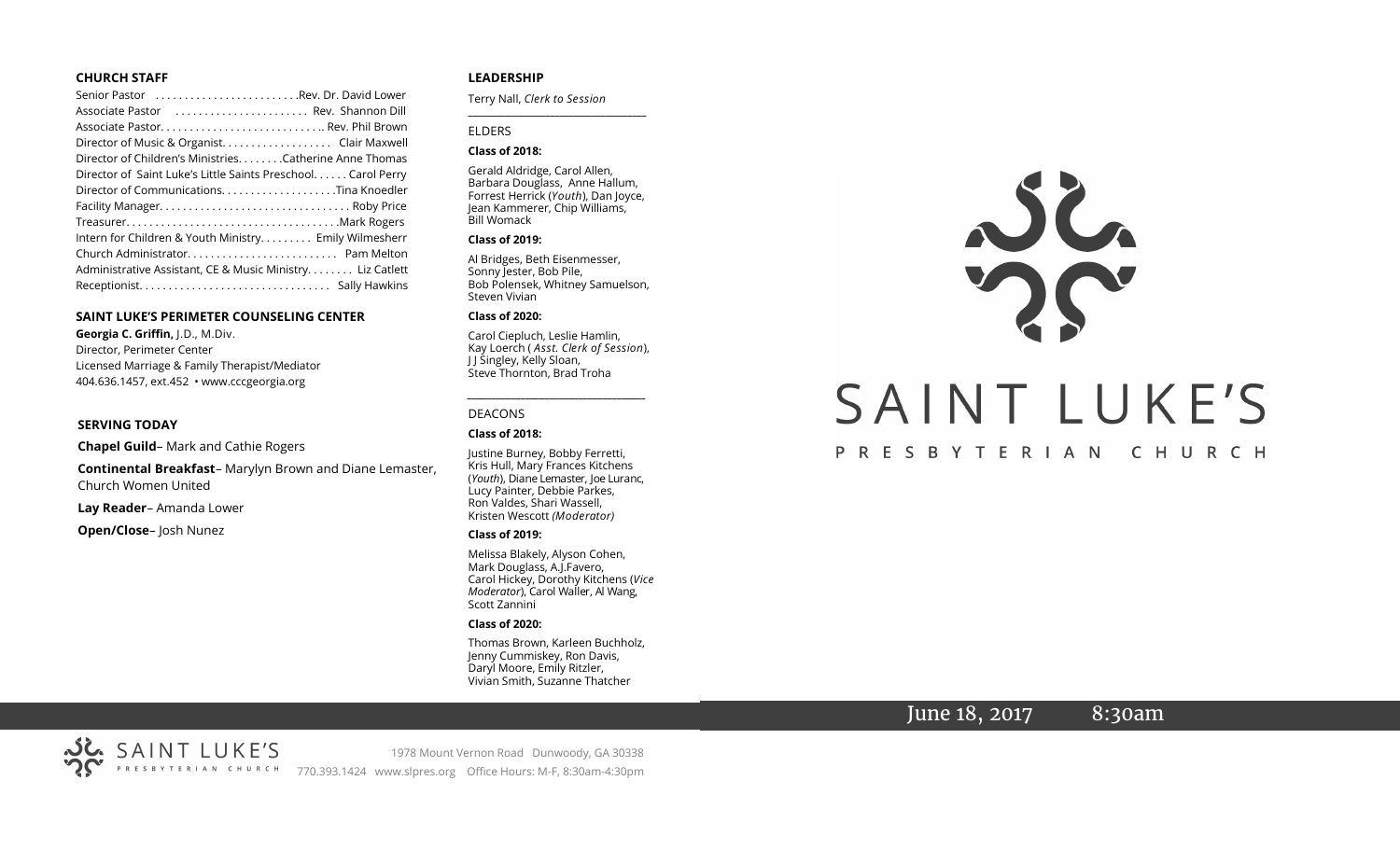

1978 Mount Vernon Road • Dunwoody, Georgia 30338 770.393.1424 • www.slpres.org

## **June 18, 2017**

Second Sunday after Pentecost

#### **Liturgical Color:** Green

*Green is used for all of the other time periods (called Ordinary Time) not marked by a specific festival or season.* 

#### **SUNDAY SCHEDULE**

8:30am Chapel Communion Service 9:30am Sunday School 10:30am Sanctuary Worship Service *Nursery available at all services and Sunday School.*

### MISSION

Responding to God's call and empowered by the Holy Spirit, we invite all to join us in knowing, serving, and sharing Jesus Christ here and around the world.

#### VISION

To be a beacon of faith, hope, and love– every member an active disciple in Christ's ministry.

# **WELCOME, GUESTS!**

We are delighted you are worshipping with us.

**DURING** the Welcome, please print the requested information on the Friendship Pad and pass the Friendship Pad down the pew.

**AFTER** the worship service, please join us outside the Chapel where our Pastors will be available to answer questions and provide you with a loaf of freshly-baked bread.

**FOR MORE** information about our programs, ministries or membership, please contact one of our Pastors at 770.393.1424, or visit our website: slpres.org.

#### **THAT ALL MAY WORSHIP**

**ASSISTIVE** hearing devices, large print hymnals, large print bulletins and back cushions are available. Please contact an usher for further assistance. **CHILDREN'S WORSHIP** buckets

and activity sheets are available on the table just outside the Chapel doors. For your convenience, there is a Family Restroom located in the hallway of the administrative offices, on the first floor, near the main lobby.

#### **CARE FOR A REAL SCOTTISH HERITAGE**

**EXPERIENCE?**— We are currently planning to host a trip to Scotland next spring from April 29 to May 7, 2018. If you are interested in learning more about this exciting opportunity please join us after the 10:30am worship on June 25 in the Chapel. We are looking for roughly 25 people to join us as we explore this exciting country and our Presbyterian roots (our tour guide is an ordained minister in the Church of Scotland!). Some of you may recall we visited Scotland a few years ago and had such a wonderful time we are going back! Mark your calendars and join us on the 25th to get more information. Contact Phil Brown with any questions at philbrown@slpres.org.

**FAMILY PROMISE IN JULY**—The Pentecost celebration was epic last Sunday at Saint Luke's, with David Lower reminding us what the Holy Spirit help us do right here right now. Since we gave our April hosting week to a new host congregation, we are feeling a little rusty in Family Promise hosting. The cure is our hosting next month, July 23-30. We know some of you will have vacation conflicts. On the positive side, there should be no school conflicts and kids can stay up later! Please sign up using this link: [https://tinyurl.com/SLPCFP2017](https://tinyurl.com/SLPCFP2017-07)-07. Email David King at cardheel@yahoo.com if you need help signing up. In late July, with school about to resume, this is an exciting time in the life of our church and an exciting time with Family Promise. Thanks for all you do.

## **MOMMY AND ME, THE CLASSROOM**

**RENOVATION INITIATIVE**— Would you like to be a part of Saint Luke's mission to assist the Refugee Family Literacy Program's , AKA Mommy and Me, expansion at the Memorial Drive Presbyterian Church? There is plenty of work to do and all church members are invited to be a part of this mission. The work content varies, is planned each Saturday and the plan is being communicated via email. Anyone who is interested in volunteering to help and would like to receive announcements of the upcoming work should contact Tom McIntosh at [thomasmcintosh@bellsouth.net](mailto:thomasmcintosh@bellsouth.net) or Daryl Moore, [ddmoore@yahoo.com.](mailto:ddmoore@yahoo.com)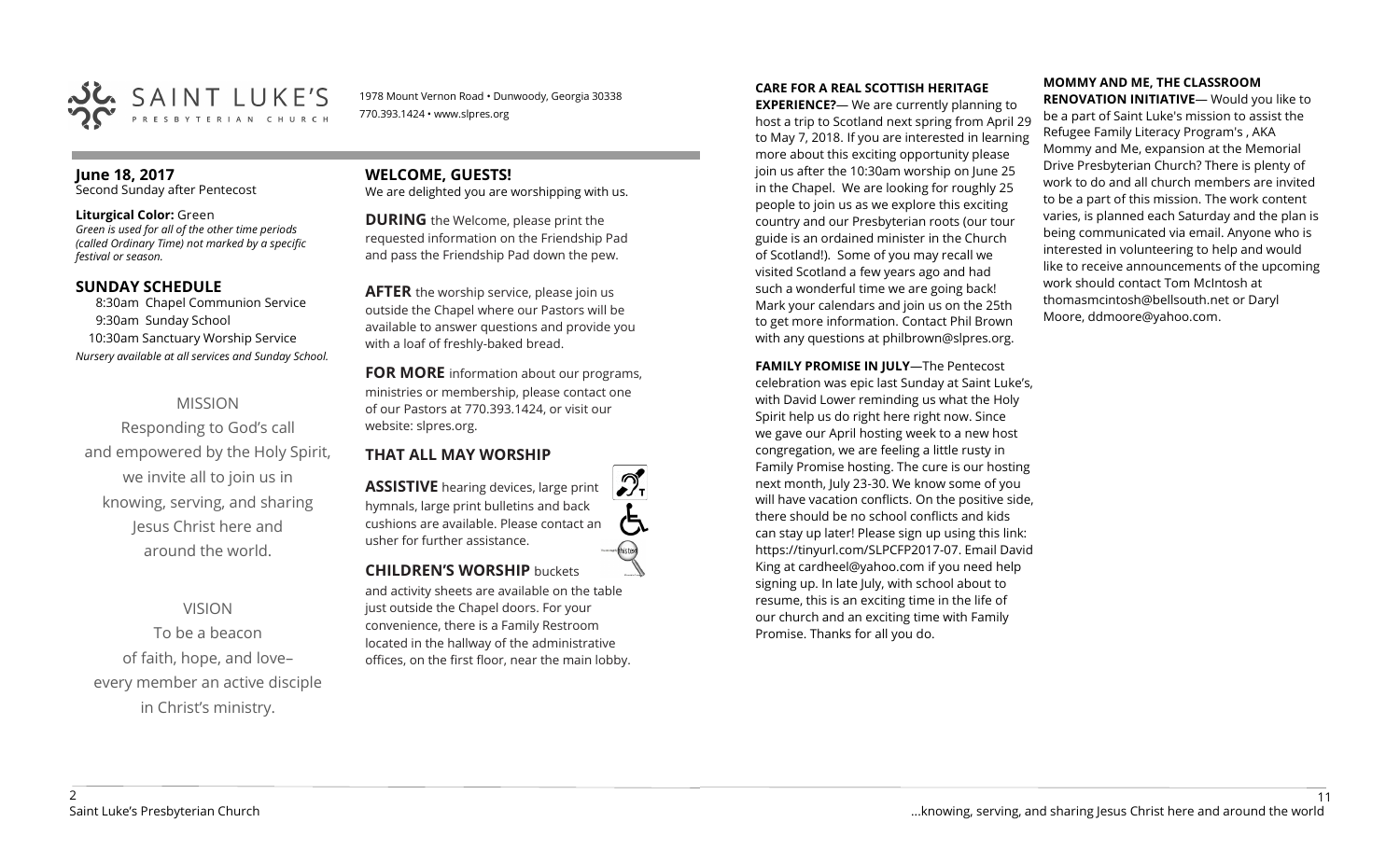## YOUTH MINISTRY

**Phil Brown philbrown@slpres.org / 770.393.1424 ext. 238 Emily Wilmesherr emilywilmesherr@slpres.org/ 770.393.1424 ext. 234**   $\_$  ,  $\_$  ,  $\_$  ,  $\_$  ,  $\_$  ,  $\_$  ,  $\_$  ,  $\_$  ,  $\_$  ,  $\_$  ,  $\_$  ,  $\_$  ,  $\_$  ,  $\_$  ,  $\_$  ,  $\_$  ,  $\_$  ,  $\_$  ,  $\_$  ,  $\_$ 

#### **YOUTH SUNDAY SCHOOL**

This Sunday, June 18, we will meet in the lobby to go out to breakfast.

#### **COMING UP THIS SUMMER**

Honduras June 17-24 MT. TOP June 18-24 Mexico July 8-15 Massanetta Middle School July 11-14 Thornwell Family July 20-22 Montreat July 23-29

## MUSIC MINISTRY

**Clair Maxwell clairmaxwell@slpres.org / 770.393.1424 ext. 227**   $\_$  , and the set of the set of the set of the set of the set of the set of the set of the set of the set of the set of the set of the set of the set of the set of the set of the set of the set of the set of the set of th

#### **SUMMER MUSIC**

We are currently scheduling music for our summer worship services while our choirs take the summer off. If you play an instrument, take music lessons, or can't sing with the choirs during the year, this is your chance to share your gifts with the congregation. Music is needed at the 8:30 and 11am services from June 11 through August 20. All singers and instrumentalists are welcome and appreciated! Contact Clair Maxwell if interested.

## **In Preparation for Worship**

"How rare it is to find a soul quiet enough to hear God speak."

*-Francois de Salignac Fenelon (1651-1715)*

| <b>Prelude</b>                                                                                                                                                                                |                                                                                                                                                                                                                                 | With High Delight Let Us Unite arr. Ernst Pepping |  |
|-----------------------------------------------------------------------------------------------------------------------------------------------------------------------------------------------|---------------------------------------------------------------------------------------------------------------------------------------------------------------------------------------------------------------------------------|---------------------------------------------------|--|
| <b>Welcome and Announcements</b>                                                                                                                                                              |                                                                                                                                                                                                                                 |                                                   |  |
| Call to Worship*                                                                                                                                                                              |                                                                                                                                                                                                                                 | from Psalm 40                                     |  |
|                                                                                                                                                                                               | Leader: You put a new song upon our tongues, O Lord, a song of praise to You.<br>People: You have done wondrous and thoughtful things for us,<br>no one can compare with You!                                                   |                                                   |  |
| People:                                                                                                                                                                                       | Leader: Therefore we tell again the glad news of deliverance, unrestrained.<br>We cannot hide your saving help within our hearts,<br>so we speak and sing of your faithfulness and steadfast love<br>in the great congregation! |                                                   |  |
| Hymn $#35*$                                                                                                                                                                                   |                                                                                                                                                                                                                                 | Praise Ye the Lord, the Almighty LOBE DEN HERREN  |  |
| Call to Confession*                                                                                                                                                                           |                                                                                                                                                                                                                                 |                                                   |  |
|                                                                                                                                                                                               | Leader: The Lord be with you.                                                                                                                                                                                                   |                                                   |  |
|                                                                                                                                                                                               | People: And also with you.                                                                                                                                                                                                      |                                                   |  |
|                                                                                                                                                                                               | Leader: Let us pray.                                                                                                                                                                                                            |                                                   |  |
| <b>Prayer of Confession*</b>                                                                                                                                                                  |                                                                                                                                                                                                                                 |                                                   |  |
| Oh, most holy God,<br>we confess today how difficult it is to tame our tongues.<br>We lay before you our<br>words that have wounded,<br>double speak and inconsistency,<br>talk behind backs, |                                                                                                                                                                                                                                 |                                                   |  |
| chatter that tears down,                                                                                                                                                                      |                                                                                                                                                                                                                                 |                                                   |  |

**confidences broken,** 

**and silences kept when it would have been better to speak.** 

**We pray that you would bridle our tongues with the Spirit of Christ.** 

**Help us to use words to build up and share love in His name.** 

**Hear now our silent prayers of confession**...(*Silence is kept for personal confession)* 

Leader: Lord, in Your mercy, **People: Hear our prayer. Amen.**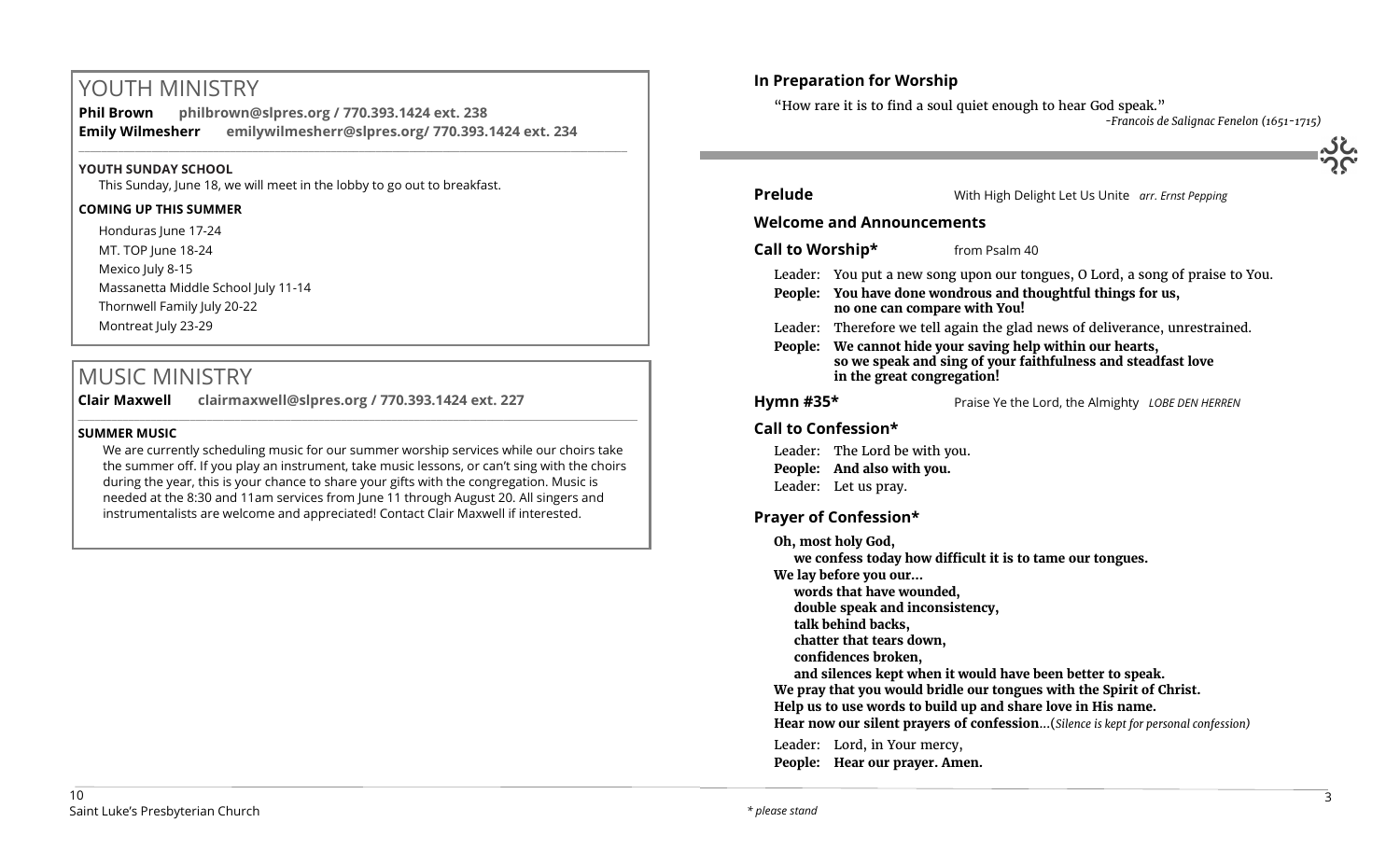#### **Assurance of Forgiveness\***

#### **Song of Praise\***

**Praise the Lord, praise the Lord, let the earth hear God's voice! Praise the Lord, praise the Lord, let the people rejoice! O come to the Father through Jesus the Son, And give God the glory, great things God has done!** 

#### **Passing of the Peace of Christ\***

Leader: May the peace of Christ be with you. **People: And also with you.**

#### **Prayer for Illumination Amanda Lower Amanda Lower Amanda Lower**

Leader: The Word of the Lord. **People: Thanks be to God.**

**Tell Us Our Story Catherine Anne Thomas Catherine Anne Thomas Catherine Anne Thomas** *Children are always welcome to stay in worship. If preferred, parents may take their child(ren) to the nursery.*

**Scripture Lesson** James 3:1-12, *page 230 of the New Testament* Amanda Lower

**Sermon** Dr. Martha Moore-Keish

## **Affirmation of Faith\*** Apostles' Creed

**I believe in God, the Father Almighty, Maker of heaven and earth, and in Jesus Christ, His only Son, our Lord; who was conceived by the Holy Ghost, born of the Virgin Mary, suffered under Pontius Pilate; was crucified, dead, and buried; He descended into hell; the third day He rose again from the dead; He ascended into heaven, and sitteth on the right hand of God the Father Almighty; from thence He shall come to judge the quick and the dead.**

## S P L A S H ! CHILDREN'S MINISTRIES

**Catherine Anne Thomas cathomas@slpres.org / 770.393.1424 ext. 228 \_\_\_\_\_\_\_\_\_\_\_\_\_\_\_\_\_\_\_\_\_\_\_\_\_\_\_\_\_\_\_\_\_\_\_\_\_\_\_\_\_\_\_\_\_\_\_\_\_\_\_\_\_\_\_\_\_\_\_\_\_\_\_\_\_\_\_\_\_\_\_\_\_\_\_\_\_\_\_\_\_\_\_\_\_\_\_\_\_\_\_\_\_\_\_\_\_\_\_\_\_\_\_\_\_\_\_** 

#### **FUN SUNDAY MORNINGS AHEAD!**

Our summer Sunday morning schedule for JUNE and AUGUST begins this week. Join us from 9:30-10:15am for:

- Eye-Popping Bible Stories in Room 120 (preschool)
- Faith Factory Games in the Great Hall (elementary)

Our games in the Great Hall require two adult volunteers each week. Please click here [http://](http://www.signupgenius.com/go/20f0444a9af2fa13-faith) [www.signupgenius.com/go/20f0444a9af2fa13](http://www.signupgenius.com/go/20f0444a9af2fa13-faith)-faith, to tell us which Sunday you'll be able to help lead. All lessons are prepared and all supplies are provided. It's easy and so much fun!

#### **SAINT LUKE'S FUN FACTORY VBS**

Our Fun Factory produced more fun per capita than any VBS in the history of Saint Luke's! With ball runs in the lobby, a robot-making station in the Great Hall, and so many different ways to experience daily Bible stories every child is sure to know that they are made by God and built for a purpose! Buckets of thanks go out to our VBS Directors Stephanie McGoldrick, Lindsay Moss, and Jessica Zannini – as well as to our 110 volunteers, everyone who contributed to our volunteer and student snacks, and most of all…to everyone who prayed for us to reach 160 children with God's amazing love.

45% of our students were Saint Luke's members and the others were welcomed from the surrounding community. So that they can continue talking about the lessons from VBS, our church is sending each family home with a pizza box filled with Fun Factory-related summer activities and a schedule of upcoming church events. Thanks to Church Development and Evangelism for partnering with Children's Ministries in this outreach project.

In addition to the children who loved roaming through our Fun Factory on Mount Vernon road, we also sent a group of 21  $4<sup>th</sup>$  and  $5<sup>th</sup>$  graders – along with adult and youth chaperones – on four half-day service trips. These students loaded book bags in Clarkston, sorted food at the Atlanta Food Bank, and helped with gardening at Global Growers in Decatur. After the work was done, these students headed for a retreat at Lake Lanier where they could process and reflect on their experiences throughout the week – as well as how God might be calling them to use their unique gifts and abilities to serve others in the future.

As our children shouted each day at church, "WOW, God!"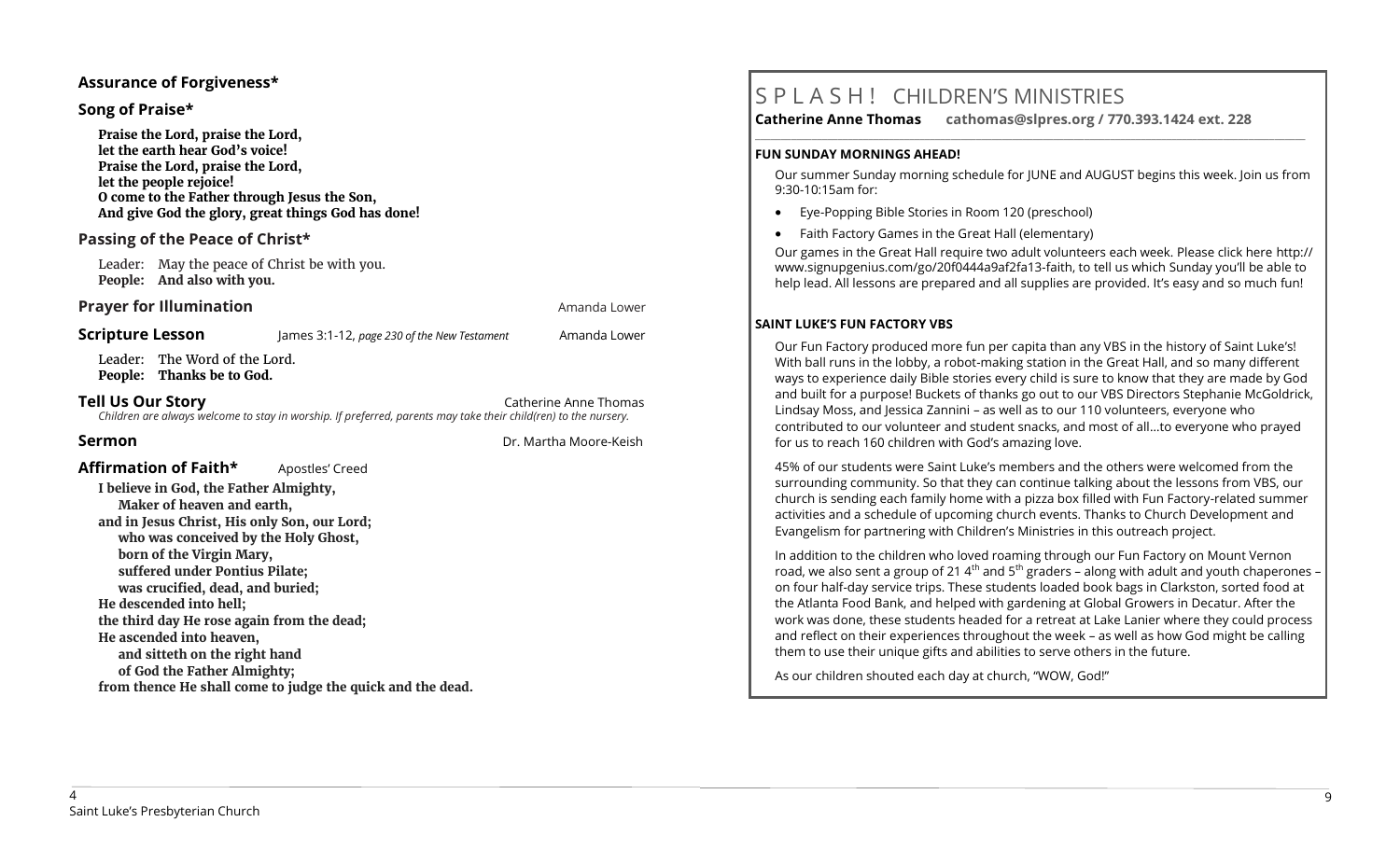## ADULT MINISTRY

**Shannon Dill shannondill@slpres.org / 770.393.1424 ext. 229**   $\_$  ,  $\_$  ,  $\_$  ,  $\_$  ,  $\_$  ,  $\_$  ,  $\_$  ,  $\_$  ,  $\_$  ,  $\_$  ,  $\_$  ,  $\_$  ,  $\_$  ,  $\_$  ,  $\_$  ,  $\_$  ,  $\_$  ,  $\_$  ,  $\_$ 

### **ADULT SUMMER SUNDAY SCHOOL**

Classes will continue to meet between the worship services, 9:30-10:15am. Descriptions of current groups are available on our website (slpres.org) or http://bit.ly/AdultSundaySchool. Please join us!

- Seasons of the Spirit (**Room 231/233**) a study of the scripture lessons used in Sunday sermons.
- Soul Food (**Room 234/236)** Study focuses on a variety of topics to illuminate our faith and understanding of the Christian life in this complicated world.
- Faith Foundations (**Room 232)**  Using the Kerygma study guides, this class explores Scripture, Christian Belief, and our faith with the goal of growing as Christian Disciples.
- FINCH (**Room 203)** Representing parents of children and youth, our studies hope to support and encourage you and your family.

#### **FRIDAY MORNING MEN'S BIBLE STUDY**

Fellowship and Bible study every Friday from 6:40-8am in the Parlor with Dan Joyce.

#### **BIBLE STUDY: "WAYFARERS"**

Come join David, Shannon or Phil as this week's preacher leads a study of the scripture for the upcoming Sunday's worship. Meet on Wednesdays at 10am in the church library.

Apostles' Creed *(continued)* **I believe in the Holy Ghost; the holy catholic Church; the communion of saints; the forgiveness of sins; the resurrection of the body; and the life everlasting. Amen.**

### **Offering Invitation**

*Giving is a tangible sign of worship. If you give electronically, there is a blue, laminated, electronic giving card in the pew rack to place in the offering plate as it is passed.*

**Offertory I** Waited Patiently for God *NEW BRITAIN* Ron Valdes, Soloist

I waited patiently for God, for God to hear my prayer; and God bent down to where I sank and listened to me there.

God raised me from a miry pit, from mud and sinking sand, and set my feet upon a rock where I can firmly stand.

And on my lips a song was put, a new song to the Lord. Many will marvel open-eyed, and put their trust in God.

Great wonders you have done, O Lord, all purposed for our good. Unable everyone to name, I bow in gratitude*. (Psalm 40)* 

## **Song of Thanksgiving\***